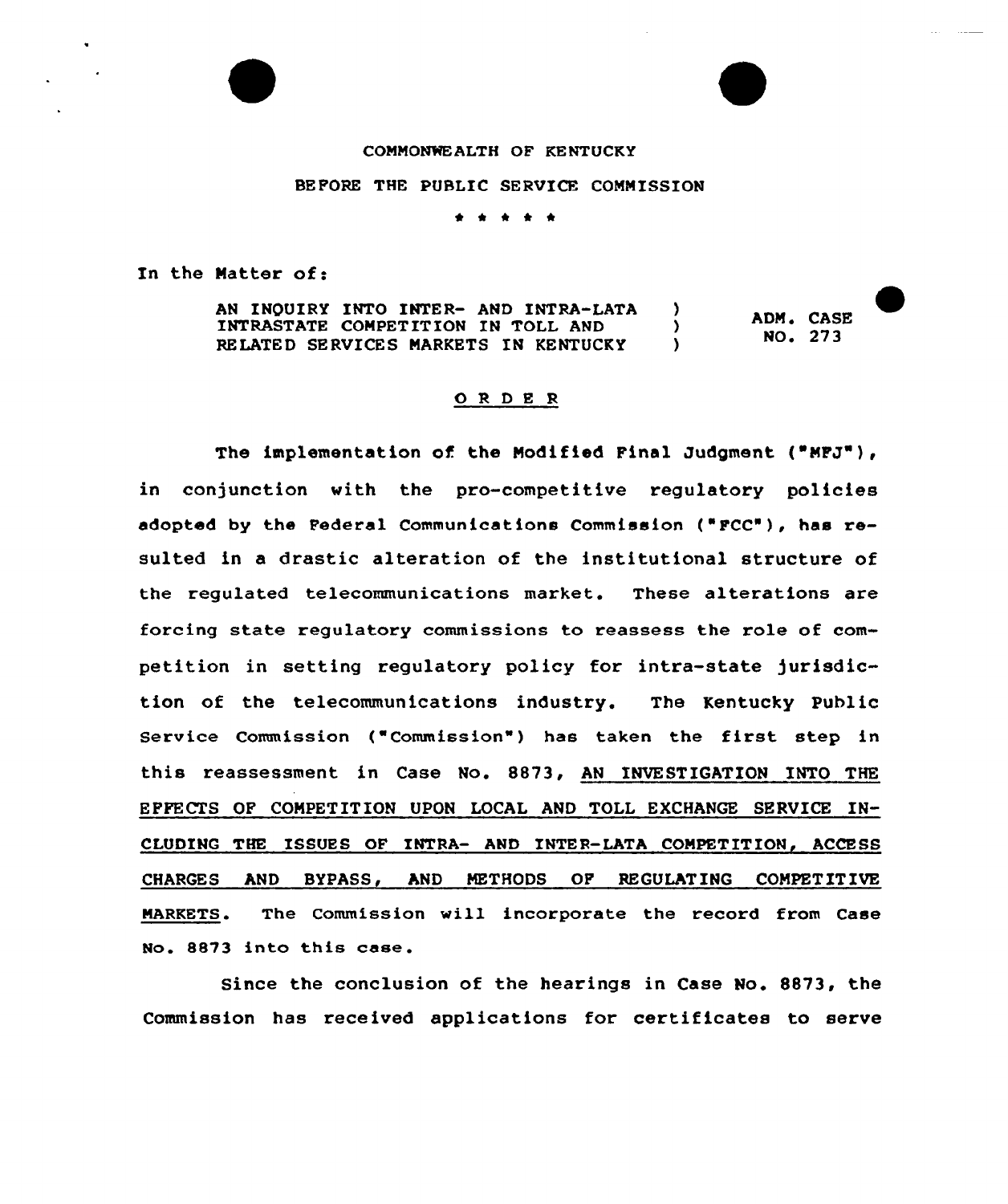both tne inter-LATA and intra-LATA intrastate toll markets from MCI Telecommunications Corporation ("MCI") and Western Union Telegraph Company ("Western Union"). The filing of these applications dramatizes the need for a consistent and clear policy on the extent and role that competition should play in regulating the intrastate toll market. Therefore, it is the opinion of the Commission that the appropriate forum in which to consider its policy on inter- and intra-LATA intrastate competition is a generic proceeding.

The Commission encourages all interested parties, particularly MCI and Western Union and other specialized common carriers, to participate in this proceeding. South Central Bell Telephone Company of Kentucky {'SCB"); General Telephone Company of Kentucky ("GTE"); Cincinnati Bell, Inc. ("CBI"); AT&T Communications ("ATTCOM"): Continental Telephone Company of Kentucky ("Continental"); Ballard Rural Telephone Cooperative Corporation, Inc.; Brandenburg Telephone Company; Alltel, Inc.; Duo County Telephone Cooperative Corporation, Inc.; Foothills Rural Telephone Cooperative Corporation, Inc.; Harold Telephone Company, Inc.i Highland Telephone Cooperative, Inc.q Leslie County Telephone Company, Inc.; Lewisport Telephone Company, Inc.; Logan Telephone Cooperative, Inc.g Mountain Rural Telephone Cooperative Corporation, Inc.; North Central Telephone Cooperative, Inc.g Peoples Rural Telephone Cooperative Corporation, Inc.; Salem Telephone Companyt South Central Rural Telephone Cooperative Corporation, Inc.; Thacker-Grigsby Telephone Company, Inc.; Uniontown Telephone Company, Inc.; West Kentucky Rural Telephone

 $-2-$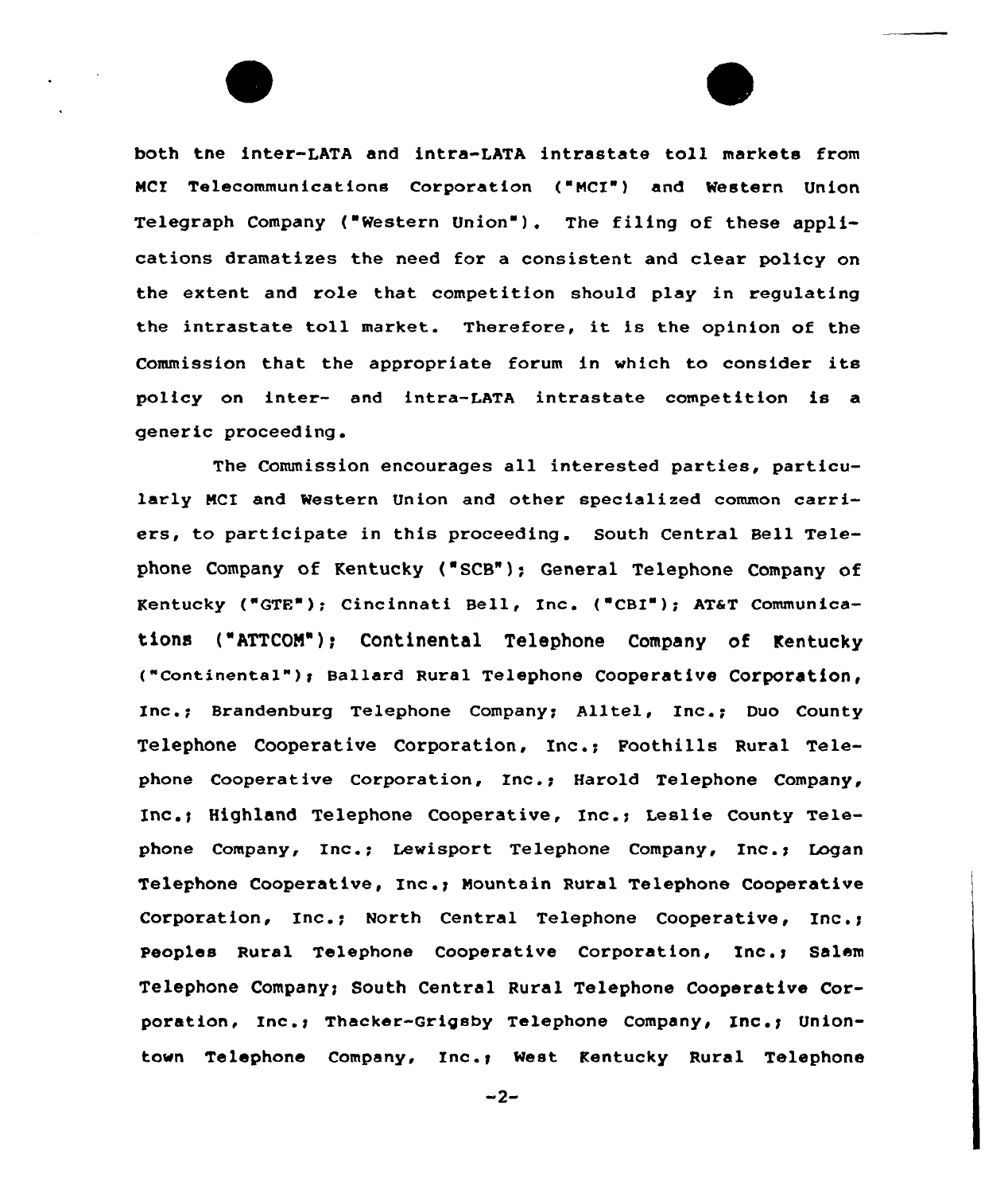Cooperative Corporation, Inc., (telephone utilities) and Call U.S. of Kentucky, Inc., and Telamarketing Communications (WATS resellers) will be required to prefile testimony in this proceed ing .

To insure that all facets of the intrastate toll competition are covered, the Commission has included <sup>a</sup> list of specific questions which telephone utilities will be required to address and other participants are encouraged to address. All participants are encouraged to offer any additional comments which may have a bearing on intrastate toll competition.

## INTE R-LATA COMPET ITION

- 1. Should the Commission permit inter-LATA intrastate competition? What factors should the Commission consider in making its determination?
- 2. If competition is permitted, should the Commission adopt criteria similar to the FCC's "dominant" and "non-dominant" carrier designation<sup>1</sup> in determining the level of regulation applied to inter-exchange carriers? If not, what criteria should be used?
- 3. What filing requirements should the Commission maintain for certification of competing interexchange carriers?
- 4. If the Commission permits inter-LATA competition, should the rate justification standards be the

<sup>1</sup> FCC <sup>47</sup> CFR Part <sup>63</sup> [cc Docket No. 79-252; FCC 83-48ll .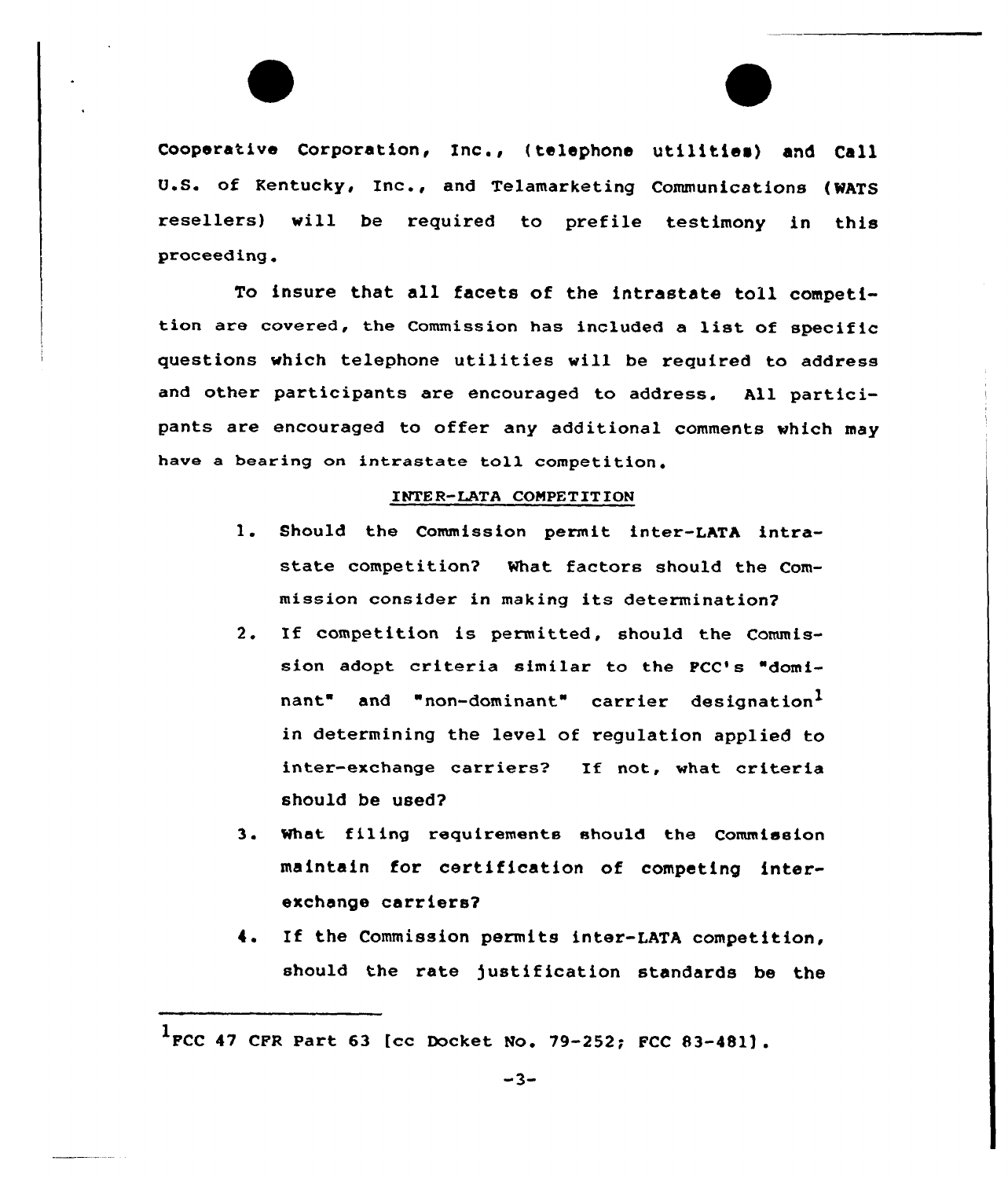same for competing interexchange carriers as for ATTCOM?

- 5. If the Commission adopts the policy of inter-LATA competition, what reporting requirements should the Commission maintain for interexchange carriers competing with ATTCOM?
- 6. If the Commission does not adopt the policy of inter-LATA intrastate competition, can the prohibition be enforced?
- 7. If the Commission adopts the policy of inter-LATA intrastate competition what services should be competitive? What will be the impact of competition on consumers of those services2
- R. If the Commission adopts the policy of inter-LATA intrastate competition and permits competition in all services listed above what will be the revenue impact on ATTCON? On other exchange carriers?
- 9. If the Commission adopts the policy of inter-LATA intrastate competition and permits competition in all services listed in response to question 7, what will be the rate impact on the basic exchange consumer?
- 10. If the Commission determines inter-LATA competition to be in the public interest would any changes in Commission regulations or statutes be required to implement that determination?

 $-4-$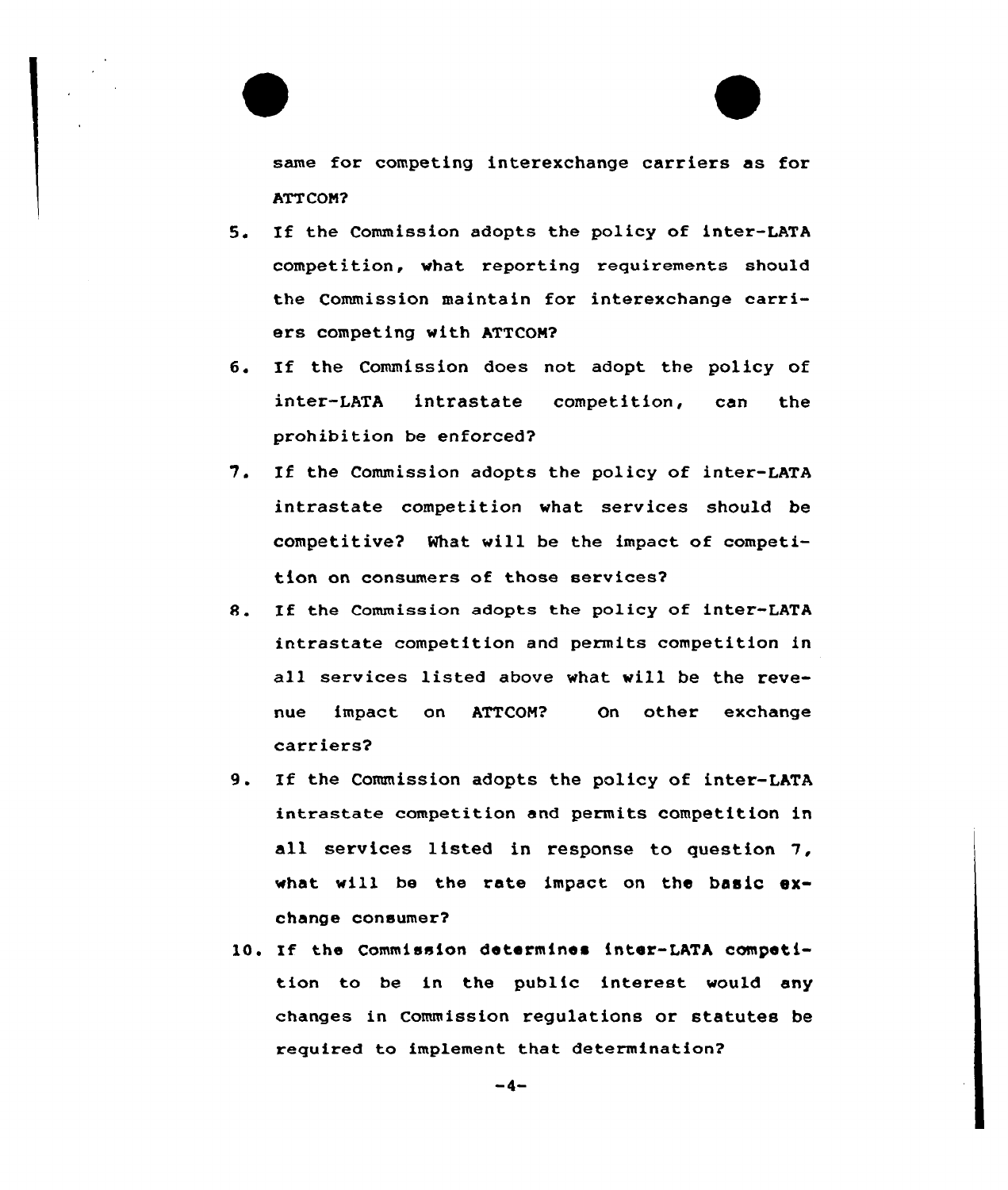## INTRA-LATA CONPETITION

- 1. Should the Commission permit intra-LATA competition for other exchange carriers? What factors should the commission consider in making its determination?
- 2. If competition is permitted whet filing requirement should the Commission maintain for certification of competing intra-LATA carriers?
- 3. If the Commission permits intra-LATA competition, should rate )ustification standards be the same for competing carriers as for the exchange company?
- 4. If the Commission should permit inter-LATA competition, can the Commission enforce a prohibition on intra-LATA competition?
- 5. If the Commission adopts the policy of intra-LATA competition what services should be competitive? what will be the impact of competition on consumers of those services? Should the Commission establish and inforce service standards for the competing carrier?
- 6. If the Commission adopts the policy of intra-LATA competition and permits competition in all services listed in question 5, vhat vill be the revenue impact on the exchange carriers?
- 1. If the Commission adopts the policy of intra-LATA competition and permits competition in all

 $-5-$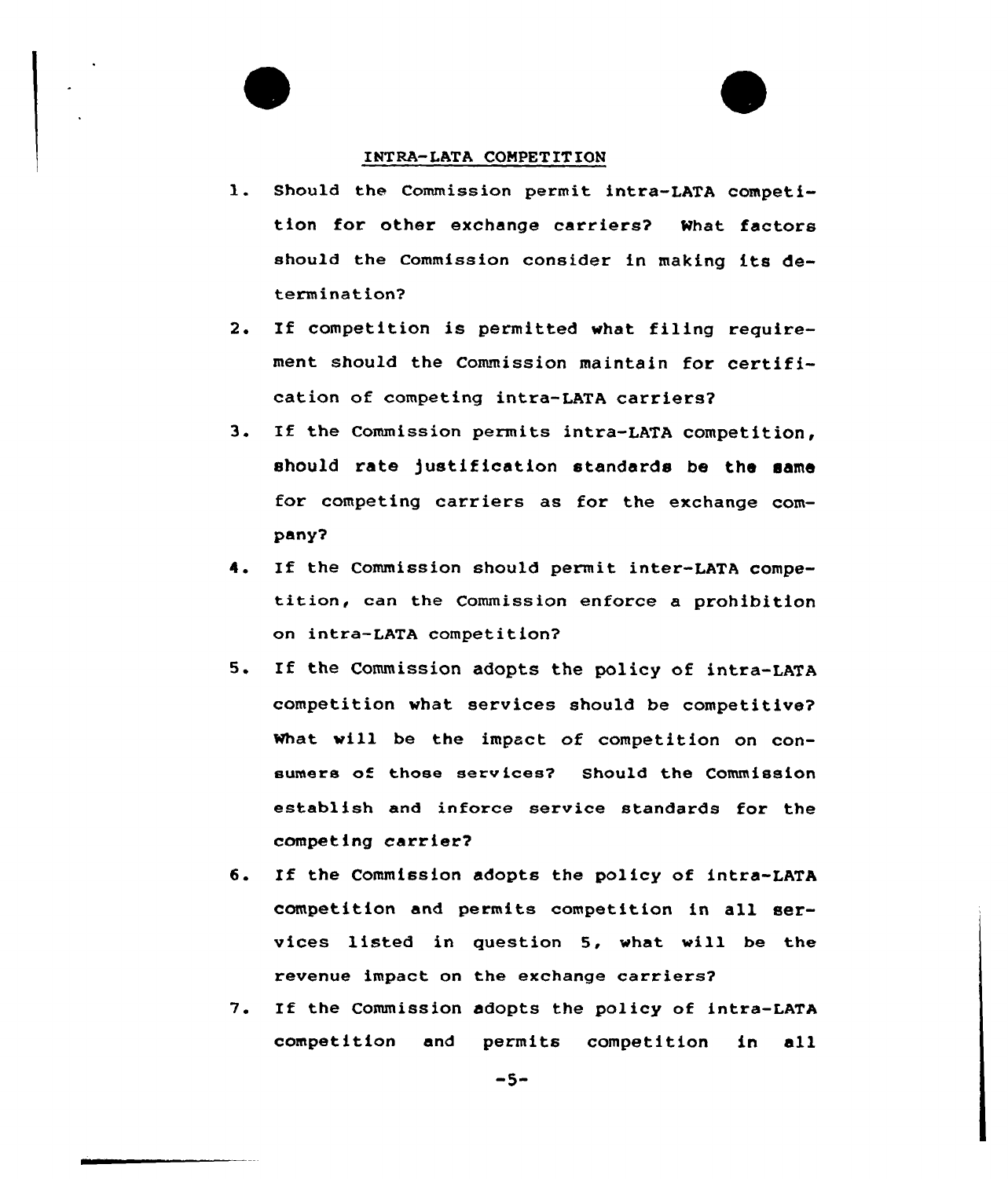services listed in question 5, what will be the rate impact on the basic exchange customer?

8. If the Commission determines intra-LATA competition to be in the public interest would any changes in Commission regulations or statutes be required to implement that determination?

IT IS THEREFORE ORDERED that this investigation be instituted and that all telephone utilities and WATS resellers under this Commission's jurisdiction be made parties to this proceeding.

IT IS FURTHER ORDERED that written testimony shall be filed by SCB, GTE, CBI, ATTCON, Continental, Ballard Rural Telephone Cooperative Corporation, Inc.; Brandenburg Telephone Company; Alltel, Inc.; Duo County Telephone Cooperative Corporation, Inc.; Foothills Rural Telephone Cooperative Corporation, Inc.; Harold Telephone Company, Inc.: Highland Telephone Cooperative. Inc.; Leslie County Telephone Company, Inc.; Lewisport Telephone Company, Inc.; Logan Telephone Cooperative, Inc.; Mountain Rural Telephone Cooperative Corporation, Inc.; North Central Telephone Cooperative, Inc.; peoples Rural Telephone Cooperative Corporation, Inc.; Salem Telephone Company; South Central Rural Telephone Cooperative Corporation, Inc.; Thacker-Grigsby Telephone Company, Inc.; Uniontown Telephone Company, Inc.; West Kentucky Rural Telephone Cooperative Corporation, Inc., and Call U.S. of Kentucky, Inc., and Telamarketing Communications on or before February 2, 1984.

 $-6-$